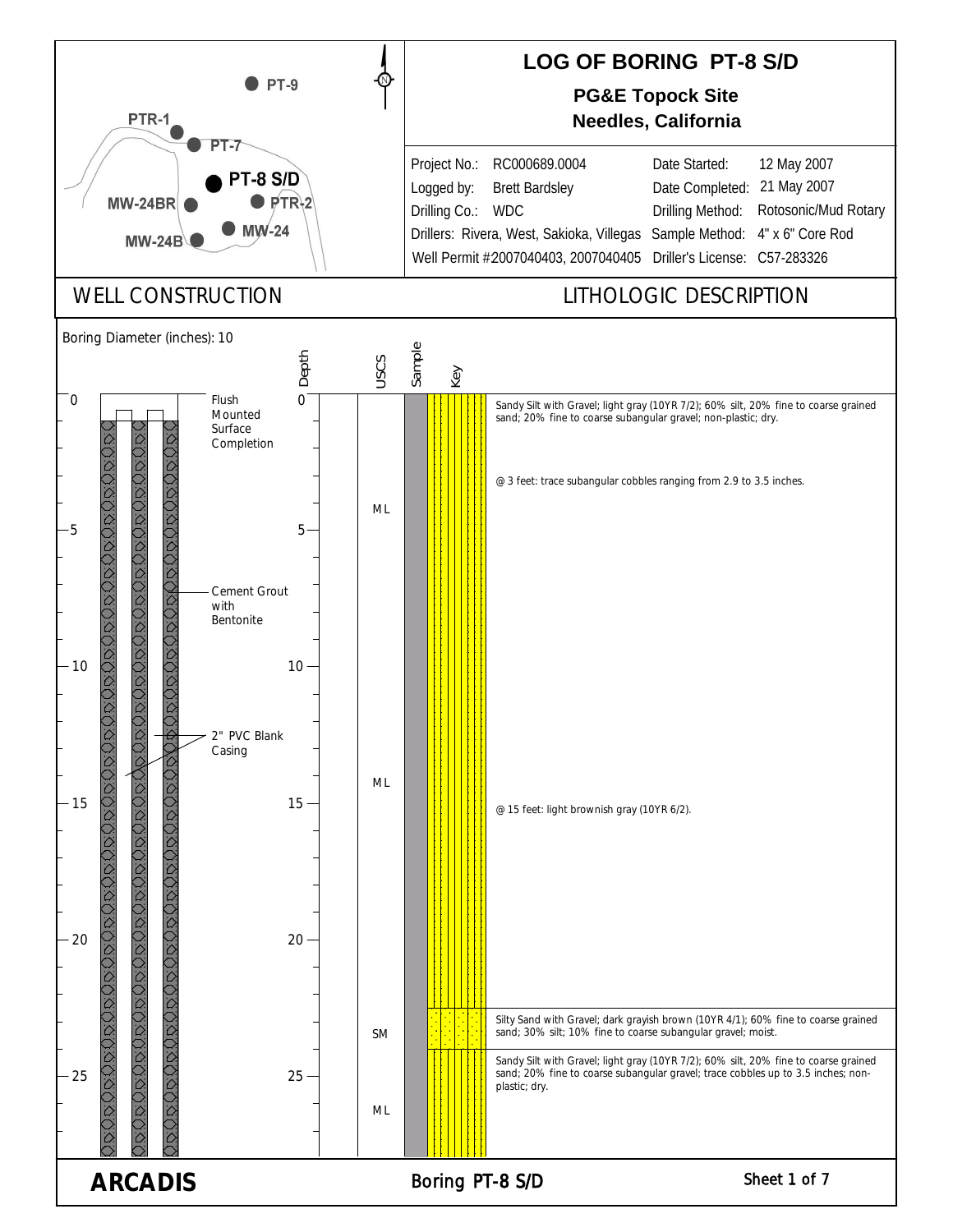## LOG OF BORING (Continued) PT-8 S/D

|                          |                                        |           |                             | (Continued)                                                                                                                                                                                                                                                                                                                             |
|--------------------------|----------------------------------------|-----------|-----------------------------|-----------------------------------------------------------------------------------------------------------------------------------------------------------------------------------------------------------------------------------------------------------------------------------------------------------------------------------------|
| <b>WELL CONSTRUCTION</b> | Depth                                  | USCS      | Sample<br>Key               | LITHOLOGIC DESCRIPTION                                                                                                                                                                                                                                                                                                                  |
| 000000000<br>30          | $30 -$                                 | ML        |                             |                                                                                                                                                                                                                                                                                                                                         |
|                          |                                        | <b>SM</b> | $\mathcal{L}^{\mathcal{L}}$ | Silty Sand with Gravel; pale brown (10YR 6/3); 70% fine to coarse grained sand;<br>20% silt; 10% fine to coarse subangular gravel; dry.                                                                                                                                                                                                 |
| 35                       | 35                                     | ML        |                             | Sandy Silt with Gravel; light gray (10YR 7/2); 60% silt, 20% fine to coarse grained<br>sand; 20% fine to coarse subangular gravel; non-plastic; dry.                                                                                                                                                                                    |
|                          |                                        |           |                             | Silty Sand; dark reddish gray (10YR ?/?); 70% medium to coarse grained sand; 25%<br>silt; 5% fine subangular gravel; wet.                                                                                                                                                                                                               |
|                          | Cement Grout<br>with<br>Bentonite      | <b>SM</b> |                             | @ 37 feet: fine to coarse grained sand and trace cobbles up to 3.3 inches.                                                                                                                                                                                                                                                              |
| - 40                     | $40 -$<br>2" PVC Blank<br>Casing<br>45 | ML        |                             | Sandy Silt with Gravel; light gray (10YR 7/2); 60% silt, 30% fine to coarse grained<br>sand; 10% fine to coarse subangular gravel; non-plastic; dry.                                                                                                                                                                                    |
| 45                       |                                        |           |                             |                                                                                                                                                                                                                                                                                                                                         |
|                          |                                        | CL        |                             | Sandy Lean Clay; dark reddish gray (2.5YR 3/1) with some dark red (2.5YR 3/6);<br>60% lean clay; 40% medium to coarse grained sand; low plasticity; medium stiff,<br>wet.<br>@ 47 feet: changes to very dark grayish brown (10YR 3/2) with some dark red<br>(2.5YR 3/6); 80% lean clay; 20% medium to coarse grained sand; soft; moist. |
| SSS.<br>50               | 50 <sub>1</sub>                        | ML        |                             | Sandy Silt with Gravel; reddish gray (2.5YR 6/1); 70% silt, 20% fine to coarse<br>grained sand; 10% fine to coarse subangular gravel up to 2 inches; non-plastic; dry.                                                                                                                                                                  |
| 55                       | $55 -$                                 | <b>SM</b> |                             | Silty Sand; dark reddish gray (10R 3/1); with a seam of dark greenish gray (GLEY1<br>4/1); 60% medium to coarse grained sand; 40% silt; trace fine subangular gravel;<br>wet.                                                                                                                                                           |
| 60                       | 60                                     | <b>CL</b> |                             | Lean Clay with Gravel; very dark grayish brown (10YR 3/2); 90% lean clay; 10%<br>fine subangular gravel; low plasticity; stiff; moist.<br>@ 60 feet: 4-inch moderately cemented layer; hard.                                                                                                                                            |
|                          |                                        | ML        |                             | Sandy Silt with Gravel; light reddish gray (2.5YR 7/1); 70% silt, 20% medium to<br>coarse grained sand; 10% fine subangular gravel; non-plastic; dry.                                                                                                                                                                                   |
| <b>ARCADIS</b>           |                                        |           | Boring PT-8 S/D             | Sheet 2 of 7                                                                                                                                                                                                                                                                                                                            |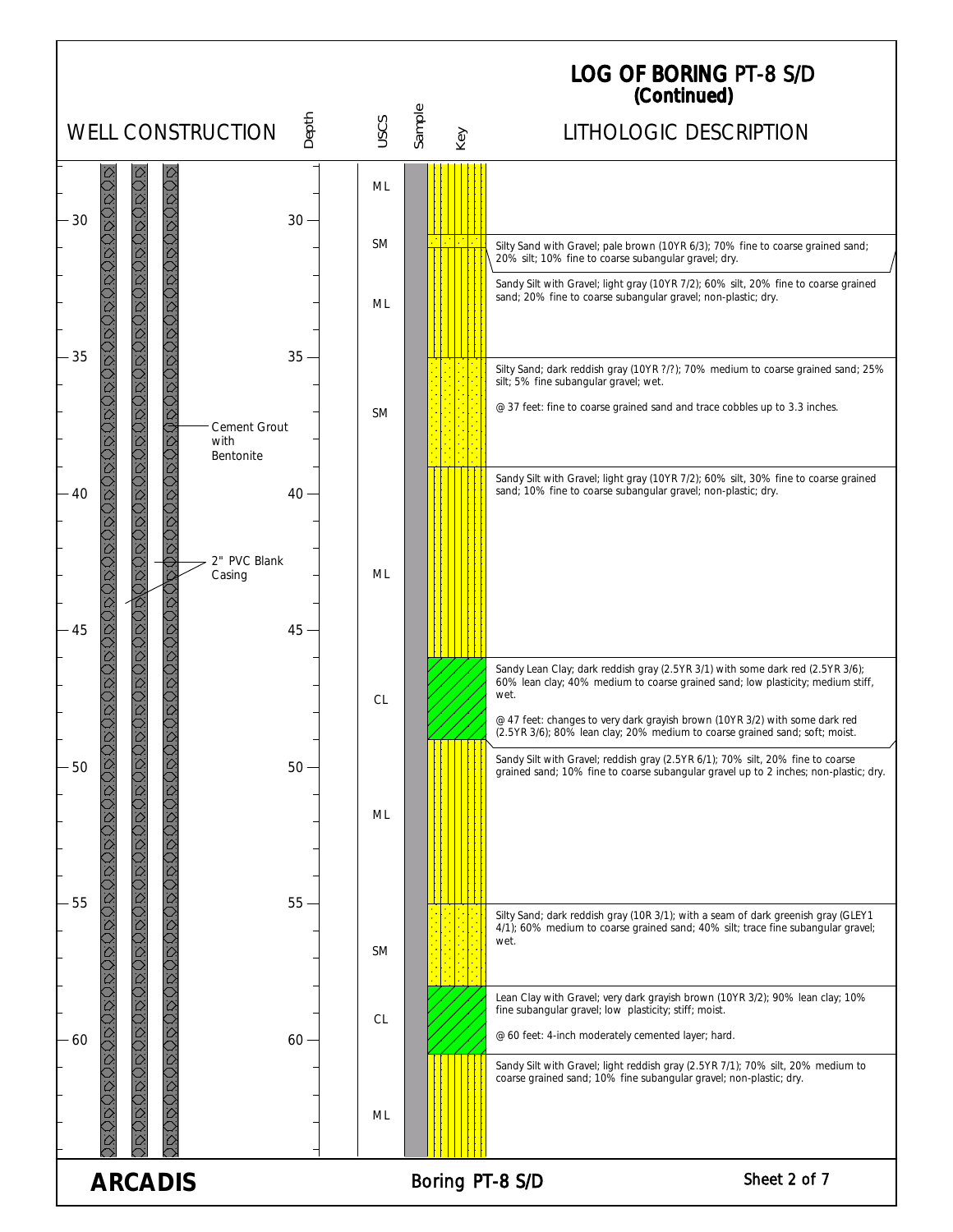| <b>LOG OF BORING PT-8 S/D</b><br>(Continued)      |                                |                        |         |           |               |                           |                                                                                                                                                                  |
|---------------------------------------------------|--------------------------------|------------------------|---------|-----------|---------------|---------------------------|------------------------------------------------------------------------------------------------------------------------------------------------------------------|
|                                                   | <b>WELL CONSTRUCTION</b>       |                        | Depth   | USCS      | Sample<br>Key |                           | LITHOLOGIC DESCRIPTION                                                                                                                                           |
| 65                                                |                                |                        | $65 -$  |           |               |                           |                                                                                                                                                                  |
|                                                   | QOODO                          |                        |         |           |               |                           | Sandy Clay; dark reddish gray (2.5YR 3/1); 70% clay, 20% medium to coarse<br>grained sand; trace subangular fine gravel; low plasticity; very soft; wet.         |
|                                                   |                                |                        |         |           |               |                           | @ 68 feet: dark greenish (GLEY 4/1) to light greenish gray (GLEY 7/1) seam (0.5-                                                                                 |
|                                                   |                                |                        |         | <b>CL</b> |               | inch thick)               |                                                                                                                                                                  |
|                                                   |                                |                        |         |           |               |                           |                                                                                                                                                                  |
| $-70$                                             |                                |                        | $70 -$  |           |               |                           |                                                                                                                                                                  |
|                                                   |                                |                        |         |           |               |                           | Silty Sand with Gravel; dark reddish gray (2.5YR 3/1); 60% fine to medium grained<br>sand; 25% silt; 15% fine to coarse subangular gravel; moist.                |
|                                                   |                                |                        |         | <b>SM</b> |               |                           |                                                                                                                                                                  |
|                                                   |                                | Cement Grout<br>with   |         |           |               |                           |                                                                                                                                                                  |
|                                                   |                                | <b>Bentonite</b>       |         | ML        |               |                           | Sandy Silt with Gravel; light reddish gray (2.5YR 7/1); 70% silt, 20% medium to<br>coarse grained sand; 10% fine subangular gravel; non-plastic; very soft; dry. |
| 75                                                |                                |                        | $75 -$  |           |               |                           | Alternating with weakly cemented stiff layers.                                                                                                                   |
|                                                   |                                |                        |         | <b>SM</b> |               |                           | Silty Sand with Gravel; light gray (10R 7/2); 55% fine to coarse grained sand; 25%<br>silt; 15% fine to coarse subangular gravel; dry.                           |
|                                                   |                                |                        |         |           |               |                           |                                                                                                                                                                  |
|                                                   |                                | 2" PVC Blank<br>Casing |         |           |               |                           | Sandy Silt with Gravel; light gray (10R 7/2); 70% silt, 25% fine to coarse grained<br>sand; 15% fine to coarse subangular gravel; non-plastic; dry.              |
|                                                   |                                |                        |         |           |               |                           |                                                                                                                                                                  |
| 80                                                |                                |                        | $80 -$  | ML        |               |                           |                                                                                                                                                                  |
|                                                   |                                |                        |         |           |               |                           |                                                                                                                                                                  |
|                                                   |                                |                        |         |           |               |                           |                                                                                                                                                                  |
|                                                   |                                |                        |         |           |               |                           |                                                                                                                                                                  |
|                                                   |                                |                        |         |           |               |                           | Lean Clay with Gravel; dark grayish brown (10YR 4/2); 90% lean clay; 10% fine<br>subangular gravel; medium plasticity; medium stiff; moist.                      |
| 85                                                |                                |                        | $85 -$  | <b>CL</b> |               |                           |                                                                                                                                                                  |
|                                                   |                                |                        |         |           |               | gravel; non-plastic; dry. | Silt with Gravel; light reddish gray (2.5YR 7/1); 90% silt; 10% fine subangular                                                                                  |
|                                                   |                                |                        |         | ML        |               |                           | @ 87 feet: 70% silt; 30% fine subangular gravel.                                                                                                                 |
|                                                   |                                |                        |         |           |               |                           |                                                                                                                                                                  |
|                                                   |                                |                        |         | <b>GW</b> |               |                           | Sandy Gravel; light reddish gray (2.5YR 7/1); 60% fine to coarse subangular gravel;<br>35% fine to coarse grained sand; 5% silt; moist.                          |
| 90                                                | やひめのもないかいかいかいかいでいるかいかいかいかいかいかい |                        | $90 -$  |           |               |                           | Silty Sand with Gravel; light reddish gray (2.5YR 7/1); 60% fine to coarse grained                                                                               |
|                                                   |                                |                        |         |           |               |                           | sand; 20% silt; 20% fine to coarse subangular gravel; dry.                                                                                                       |
|                                                   |                                |                        |         |           |               |                           |                                                                                                                                                                  |
|                                                   |                                |                        |         | <b>SM</b> |               |                           |                                                                                                                                                                  |
|                                                   |                                |                        |         |           |               |                           | @ 93 feet: moderately cemented 2-inch layers.                                                                                                                    |
|                                                   |                                |                        |         |           |               |                           |                                                                                                                                                                  |
| 95                                                |                                |                        | $95 -$  |           |               |                           | @ 95 feet: dark grayish brown (10YR 4/2); wet.                                                                                                                   |
|                                                   |                                |                        |         |           |               |                           | Lean Clay with Gravel; dark brown (10YR 3/3); 90% clay; 10% fine to coarse<br>subangular gravel; low to medium plasticity; moist.                                |
|                                                   |                                |                        |         | CL        |               |                           |                                                                                                                                                                  |
|                                                   |                                |                        |         |           |               |                           | Sandy Silt; light reddish gray (2.5YR 7/1); 70% silt, 25% fine to coarse grained<br>sand; 5% fine subangular gravel; non-plastic; 1-inch layers that are weakly  |
| $\frac{1}{\tilde{D}}$                             |                                |                        |         | ML        |               |                           | cemented; stiff; dry, alternating with layers that are non-cemented and soft.                                                                                    |
| 100                                               |                                |                        | $100 -$ |           |               |                           |                                                                                                                                                                  |
| Sheet 3 of 7<br><b>ARCADIS</b><br>Boring PT-8 S/D |                                |                        |         |           |               |                           |                                                                                                                                                                  |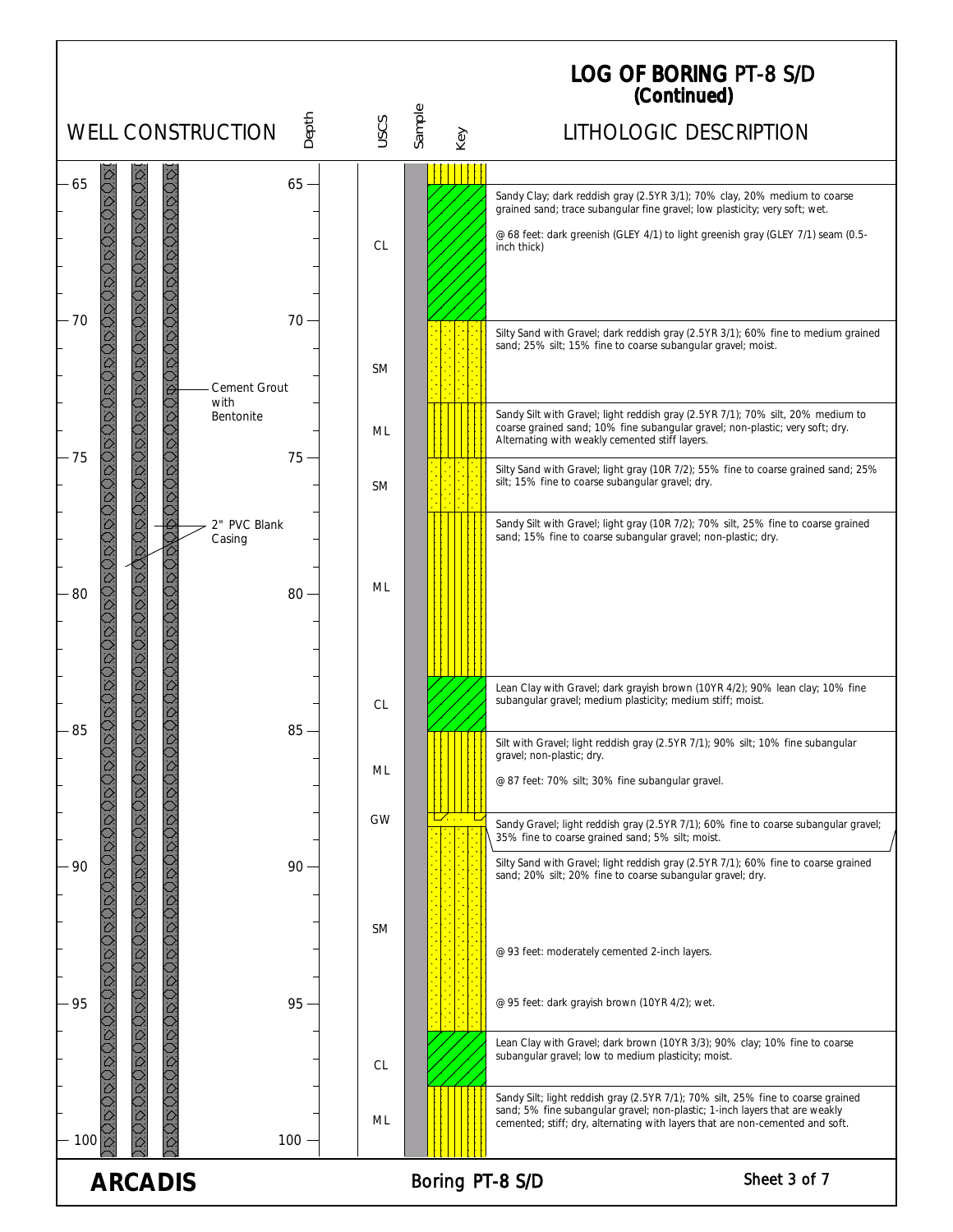| Depth<br>uscs<br><b>WELL CONSTRUCTION</b><br>LITHOLOGIC DESCRIPTION<br>Key<br>OOOO<br>SOS<br>S<br>@ 101 feet: light gray (5YR 7/1).<br>ML<br>@ 103 feet: light reddish gray (2.5YR 7/1); 80% silt; 20% fine to coarse grained<br>sand; weak cementation; very stiff; dry.<br>JOUOU<br>Ö.<br>105<br>105<br>Silty Sand with Gravel; light gray (5YR 7/1); 60% fine to coarse grained sand; 25%<br>silt; 15% fine subangular gravel; dry.<br>There are layers that are weak to moderately cemented.<br><b>SM</b><br>Cement Grout<br>with<br>Bentonite<br>110<br>110<br>Sandy Silt; light gray (5YR 7/1); 80% silt; 20% fine to coarse grained sand; non-<br>plastic; weakly cemented; stiff; moist.<br>ML<br>2" PVC Blank<br>@ 113 feet: very stiff.<br>Casing<br>115<br>$115 -$<br>Silty Sand with Gravel; dark reddish gray (5YR 4/2); 60% fine to coarse grained<br><b>SM</b><br>sand; 30% silt; 10% fine to coarse subangular gravel; moist.<br>Sandy Silt; light gray (5YR 7/1); 80% silt; 20% fine to coarse grained sand; non-<br>plastic; weakly cemented; stiff; moist.<br>ML<br>Silty Sand with Gravel; dark reddish gray (5YR 4/2); 60% fine to coarse grained<br>sand; 30% silt; 10% fine subangular gravel; moist.<br>120<br>120<br><b>SM</b><br><b>Bentonite Seal</b><br>125<br>$125 -$<br>@ 125 feet: Silty Sand; dark reddish brown (5YR 3/2); 80% medium to coarse<br>grained sand; 20% silt; trace fine to coarse subangular gravel; wet.<br><b>SM</b><br>#2/12 Sand<br>130<br>$130 -$<br><b>SP</b><br>Poorly Graded Sand; dark reddish brown (5YR 3/2); 95% medium to coarse grained<br>sand; 5% silt; wet.<br>Silty Sand; dark reddish brown (5YR 3/2); 80% medium to coarse grained sand;<br>2" PVC 0.02-<br>20% silt; trace fine to coarse subangular gravel; wet.<br>inch Slotted<br>0.5-inch seams of Clayey Sand; dark reddish brown (5YR 3/2); 70% medium to<br>SM/SC<br>Screen Casing<br>coarse grained sand; 30% lean clay; low to medium plasticity; wet.<br>135<br>$135 -$<br>Sandy Silt; reddish gray (10R 6/1); 70% silt, 30% fine to coarse grained sand;<br>ML<br>moderately cemented; non-plastic; stiff; dry.<br>SM<br>ML<br>Silty Sand; dark reddish brown (5YR 3/2); 80% medium to coarse grained sand;<br>Sheet 4 of 7<br><b>ARCADIS</b><br>Boring PT-8 S/D |  |        | <b>LOG OF BORING PT-8 S/D</b><br>(Continued) |
|-------------------------------------------------------------------------------------------------------------------------------------------------------------------------------------------------------------------------------------------------------------------------------------------------------------------------------------------------------------------------------------------------------------------------------------------------------------------------------------------------------------------------------------------------------------------------------------------------------------------------------------------------------------------------------------------------------------------------------------------------------------------------------------------------------------------------------------------------------------------------------------------------------------------------------------------------------------------------------------------------------------------------------------------------------------------------------------------------------------------------------------------------------------------------------------------------------------------------------------------------------------------------------------------------------------------------------------------------------------------------------------------------------------------------------------------------------------------------------------------------------------------------------------------------------------------------------------------------------------------------------------------------------------------------------------------------------------------------------------------------------------------------------------------------------------------------------------------------------------------------------------------------------------------------------------------------------------------------------------------------------------------------------------------------------------------------------------------------------------------------------------------------------------------------------------------------------------------------------------------------------------------------------------------------|--|--------|----------------------------------------------|
|                                                                                                                                                                                                                                                                                                                                                                                                                                                                                                                                                                                                                                                                                                                                                                                                                                                                                                                                                                                                                                                                                                                                                                                                                                                                                                                                                                                                                                                                                                                                                                                                                                                                                                                                                                                                                                                                                                                                                                                                                                                                                                                                                                                                                                                                                                 |  | Sample |                                              |
|                                                                                                                                                                                                                                                                                                                                                                                                                                                                                                                                                                                                                                                                                                                                                                                                                                                                                                                                                                                                                                                                                                                                                                                                                                                                                                                                                                                                                                                                                                                                                                                                                                                                                                                                                                                                                                                                                                                                                                                                                                                                                                                                                                                                                                                                                                 |  |        |                                              |
|                                                                                                                                                                                                                                                                                                                                                                                                                                                                                                                                                                                                                                                                                                                                                                                                                                                                                                                                                                                                                                                                                                                                                                                                                                                                                                                                                                                                                                                                                                                                                                                                                                                                                                                                                                                                                                                                                                                                                                                                                                                                                                                                                                                                                                                                                                 |  |        |                                              |
|                                                                                                                                                                                                                                                                                                                                                                                                                                                                                                                                                                                                                                                                                                                                                                                                                                                                                                                                                                                                                                                                                                                                                                                                                                                                                                                                                                                                                                                                                                                                                                                                                                                                                                                                                                                                                                                                                                                                                                                                                                                                                                                                                                                                                                                                                                 |  |        |                                              |
|                                                                                                                                                                                                                                                                                                                                                                                                                                                                                                                                                                                                                                                                                                                                                                                                                                                                                                                                                                                                                                                                                                                                                                                                                                                                                                                                                                                                                                                                                                                                                                                                                                                                                                                                                                                                                                                                                                                                                                                                                                                                                                                                                                                                                                                                                                 |  |        |                                              |
|                                                                                                                                                                                                                                                                                                                                                                                                                                                                                                                                                                                                                                                                                                                                                                                                                                                                                                                                                                                                                                                                                                                                                                                                                                                                                                                                                                                                                                                                                                                                                                                                                                                                                                                                                                                                                                                                                                                                                                                                                                                                                                                                                                                                                                                                                                 |  |        |                                              |
|                                                                                                                                                                                                                                                                                                                                                                                                                                                                                                                                                                                                                                                                                                                                                                                                                                                                                                                                                                                                                                                                                                                                                                                                                                                                                                                                                                                                                                                                                                                                                                                                                                                                                                                                                                                                                                                                                                                                                                                                                                                                                                                                                                                                                                                                                                 |  |        |                                              |
|                                                                                                                                                                                                                                                                                                                                                                                                                                                                                                                                                                                                                                                                                                                                                                                                                                                                                                                                                                                                                                                                                                                                                                                                                                                                                                                                                                                                                                                                                                                                                                                                                                                                                                                                                                                                                                                                                                                                                                                                                                                                                                                                                                                                                                                                                                 |  |        |                                              |
|                                                                                                                                                                                                                                                                                                                                                                                                                                                                                                                                                                                                                                                                                                                                                                                                                                                                                                                                                                                                                                                                                                                                                                                                                                                                                                                                                                                                                                                                                                                                                                                                                                                                                                                                                                                                                                                                                                                                                                                                                                                                                                                                                                                                                                                                                                 |  |        |                                              |
|                                                                                                                                                                                                                                                                                                                                                                                                                                                                                                                                                                                                                                                                                                                                                                                                                                                                                                                                                                                                                                                                                                                                                                                                                                                                                                                                                                                                                                                                                                                                                                                                                                                                                                                                                                                                                                                                                                                                                                                                                                                                                                                                                                                                                                                                                                 |  |        |                                              |
|                                                                                                                                                                                                                                                                                                                                                                                                                                                                                                                                                                                                                                                                                                                                                                                                                                                                                                                                                                                                                                                                                                                                                                                                                                                                                                                                                                                                                                                                                                                                                                                                                                                                                                                                                                                                                                                                                                                                                                                                                                                                                                                                                                                                                                                                                                 |  |        |                                              |
|                                                                                                                                                                                                                                                                                                                                                                                                                                                                                                                                                                                                                                                                                                                                                                                                                                                                                                                                                                                                                                                                                                                                                                                                                                                                                                                                                                                                                                                                                                                                                                                                                                                                                                                                                                                                                                                                                                                                                                                                                                                                                                                                                                                                                                                                                                 |  |        |                                              |
|                                                                                                                                                                                                                                                                                                                                                                                                                                                                                                                                                                                                                                                                                                                                                                                                                                                                                                                                                                                                                                                                                                                                                                                                                                                                                                                                                                                                                                                                                                                                                                                                                                                                                                                                                                                                                                                                                                                                                                                                                                                                                                                                                                                                                                                                                                 |  |        |                                              |
|                                                                                                                                                                                                                                                                                                                                                                                                                                                                                                                                                                                                                                                                                                                                                                                                                                                                                                                                                                                                                                                                                                                                                                                                                                                                                                                                                                                                                                                                                                                                                                                                                                                                                                                                                                                                                                                                                                                                                                                                                                                                                                                                                                                                                                                                                                 |  |        |                                              |
|                                                                                                                                                                                                                                                                                                                                                                                                                                                                                                                                                                                                                                                                                                                                                                                                                                                                                                                                                                                                                                                                                                                                                                                                                                                                                                                                                                                                                                                                                                                                                                                                                                                                                                                                                                                                                                                                                                                                                                                                                                                                                                                                                                                                                                                                                                 |  |        |                                              |
|                                                                                                                                                                                                                                                                                                                                                                                                                                                                                                                                                                                                                                                                                                                                                                                                                                                                                                                                                                                                                                                                                                                                                                                                                                                                                                                                                                                                                                                                                                                                                                                                                                                                                                                                                                                                                                                                                                                                                                                                                                                                                                                                                                                                                                                                                                 |  |        |                                              |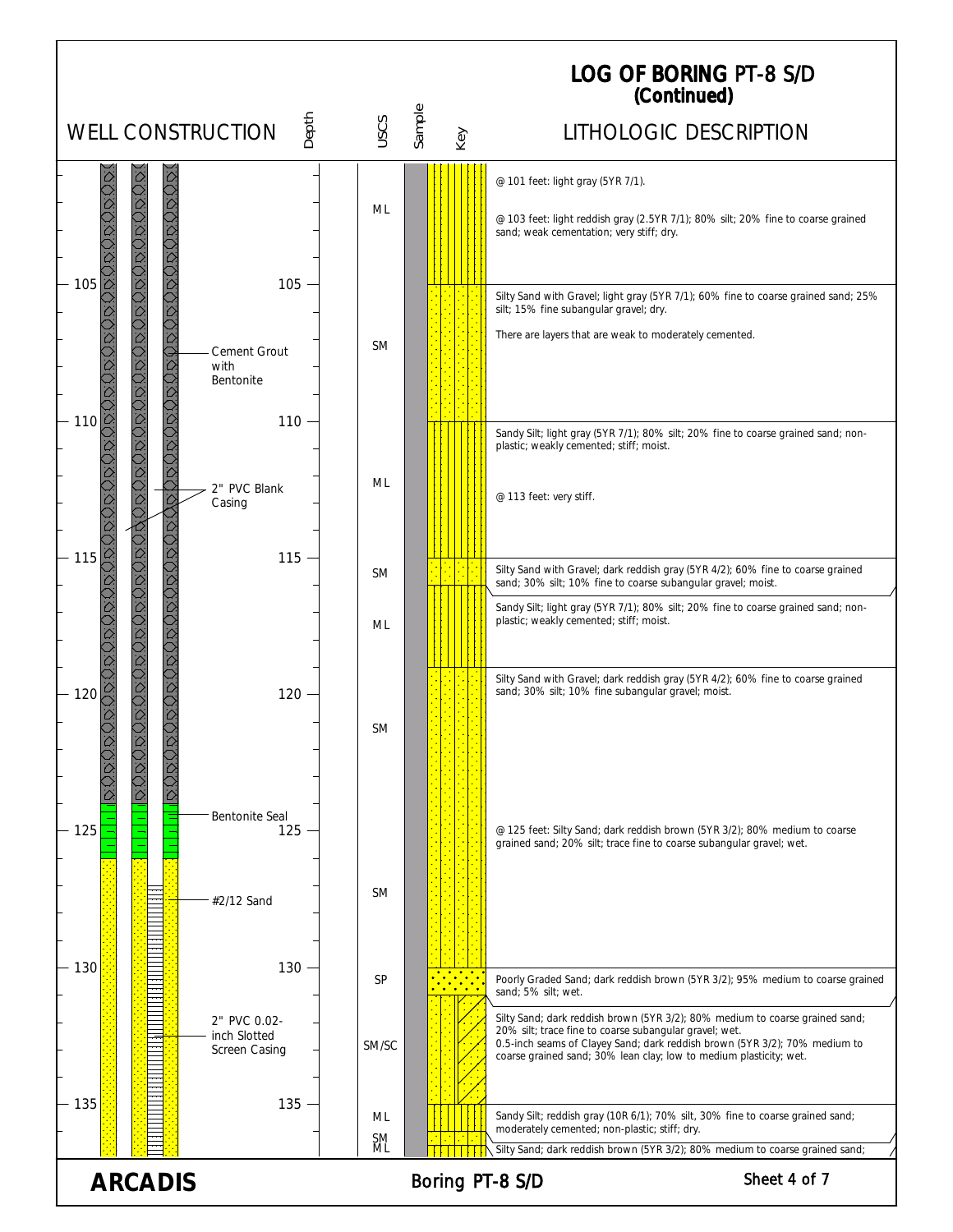LOG OF BORING (Continued) PT-8 S/D

|     |                | Depth<br><b>WELL CONSTRUCTION</b>             | uscs            | Sample<br>Key   | LITHOLOGIC DESCRIPTION                                                                                                                                                                                                                                  |
|-----|----------------|-----------------------------------------------|-----------------|-----------------|---------------------------------------------------------------------------------------------------------------------------------------------------------------------------------------------------------------------------------------------------------|
|     |                |                                               | <b>SM</b>       |                 | 20% silt; trace fine to coarse subangular gravel; moist.                                                                                                                                                                                                |
|     |                | #2/12 Sand                                    |                 |                 | Sandy Silt; reddish gray (10R 6/1); 70% silt, 30% fine to coarse grained sand;<br>moderately cemented; non-plastic; stiff; dry. Underlied and overlied by 1 to 2-inch<br>layers of moderately cemented silt with fine to coarse grained sand (hardpan). |
| 140 |                | 140                                           | <sub>CL</sub>   |                 | Silty Sand; dark reddish gray (10R 4/1); 70% medium to coarse grained sand; wet.                                                                                                                                                                        |
|     |                |                                               |                 |                 | Gravelly Clay; dark reddish gray (10YR 4/1); 70% lean clay; 20% fine to coarse<br>subangular gravel; 10% coarse grained sand; medium plasticity; wet.                                                                                                   |
|     | $\frac{1}{2}$  | 2" PVC 0.02-<br>inch Slotted<br>Screen Casing |                 |                 | Poorly Graded Sand; dark reddish gray (10R 4/1); 95% coarse grained sand; 5% silt;<br>wet.                                                                                                                                                              |
|     |                |                                               | SP              |                 |                                                                                                                                                                                                                                                         |
| 145 |                | $145 -$                                       |                 |                 |                                                                                                                                                                                                                                                         |
|     |                |                                               | <b>CL</b><br>SP |                 | Sandy Clay; dark reddish gray (10R 4/1); 60% clay, 40% medium to coarse grained<br>sand; low plasticity; wet.                                                                                                                                           |
|     |                |                                               | SM              |                 | Poorly Graded Sand; dark reddish gray (10R 4/1); 95% fine to coarse grained sand;<br>5% silt; wet.                                                                                                                                                      |
|     |                | 2" PVC Sump                                   | CL<br><b>SM</b> |                 | Silty Sand; dark reddish gray (10R 4/1); 70% fine to coarse grained sand; 30% silt;<br>wet.                                                                                                                                                             |
| 150 |                | $150 -$                                       |                 |                 | Sandy Clay; dark reddish gray (10R 4/1); 60% clay, 40% medium to coarse grained<br>sand; low plasticity; wet.                                                                                                                                           |
|     |                | Bottom of                                     | ML              |                 | Silty Sand; dark reddish gray (10YR 4/1); 70% fine to coarse grained sand; 30% silt;<br>wet.                                                                                                                                                            |
|     |                | Shallow Well<br>PT-8S                         | <b>SM</b>       |                 | Sandy Silt with Gravel; dark reddish gray (10R 4/1); 60% silt, 30% fine to coarse<br>grained sand; moderately cemented; non-plastic; moist.                                                                                                             |
| 155 |                | 155                                           | ML              |                 | @ 150 feet: light gray (10Y 7/1); 70% silt; 20% fine to coarse grained sand; 10%<br>fine to coarse subangular gravel; non-plastic; moist. 1-inch moderately cemented<br>layers present.                                                                 |
|     |                |                                               |                 |                 | Silty Sand; dark reddish gray (10R 3/1); medium to coarse grained sand; wet.                                                                                                                                                                            |
|     |                | 2" PVC Blank                                  |                 |                 | Sandy Silt with Gravel; light gray (10Y 7/1); 70% silt; 20% fine to coarse grained<br>sand; 10% fine to coarse subangular gravel; non-plastic; moist.<br>@ 154.5 feet: Sandy Silt; 80% silt; 20% fine to coarse grained sand; trace fine                |
|     |                | Casing                                        | <b>CL</b>       |                 | subangular gravel; moderately cemented.                                                                                                                                                                                                                 |
| 160 |                | $160 -$                                       |                 |                 | Sandy Lean Clay; dark reddish gray (10R 3/1) with dark red (10R 3/6); 80% clay;<br>20% medium to coarse grained sand; low plasticity; moderately cemented; moist<br>(hardpan).                                                                          |
|     |                |                                               |                 |                 | @ 158 feet: 70% clay; 30% coarse grained sand; medium plasticity; very soft; wet.<br>@ 159 feet: weak cementation.<br>@ 161 feet: fine to coarse grained sand; low plasticity; very soft.                                                               |
|     |                |                                               |                 |                 | Poorly Graded Sand; dark reddish brown (2.5YR 3/4); 95% fine to coarse grained                                                                                                                                                                          |
|     |                |                                               | <b>SP</b>       |                 | sand; 5% silt; wet.                                                                                                                                                                                                                                     |
| 165 |                | $165 -$                                       |                 |                 | Clayey Sand; dark reddish brown (2.5YR 3/4); 80% fine to coarse grained sand;<br>20% lean clay; trace fine to coarse subangular gravel up to 3.5-inches; low                                                                                            |
|     |                |                                               |                 |                 | plasticity; very soft; wet.<br>@ 165 feet: trace fine subangular gravel.                                                                                                                                                                                |
|     |                |                                               |                 |                 |                                                                                                                                                                                                                                                         |
|     |                |                                               | <b>SC</b>       |                 |                                                                                                                                                                                                                                                         |
|     |                |                                               |                 |                 |                                                                                                                                                                                                                                                         |
| 170 |                | 170                                           |                 |                 |                                                                                                                                                                                                                                                         |
|     |                |                                               |                 |                 |                                                                                                                                                                                                                                                         |
|     |                |                                               | <sub>CL</sub>   |                 | Sandy Lean Clay; dark reddish brown (2.5YR 3/4); 70% medium to coarse grained                                                                                                                                                                           |
|     | <b>ARCADIS</b> |                                               |                 | Boring PT-8 S/D | Sheet 5 of 7                                                                                                                                                                                                                                            |
|     |                |                                               |                 |                 |                                                                                                                                                                                                                                                         |

I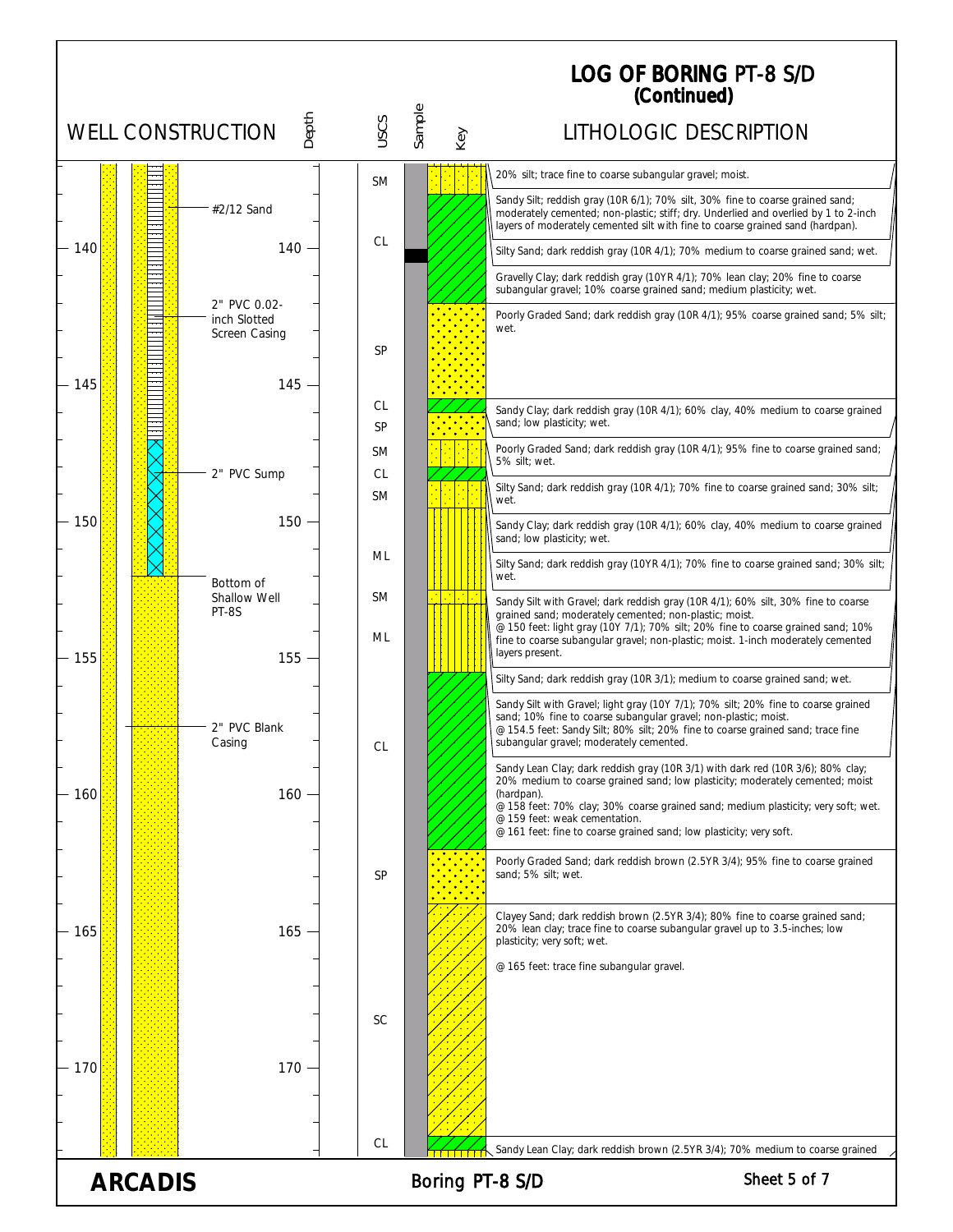LOG OF BORING PT-8 S/D(Continued) WELL CONSTRUCTION  $\frac{2}{5}$   $\frac{2}{5}$   $\frac{2}{5}$   $\frac{2}{5}$  LITHOLOGIC DESCRIPTION sand; 30% ??; low plasticity; weak to moderate cementation; very stiff. Sandy Silt with Gravel; light reddish gray (2.5YR 7/1) to light reddish brown (2.5YR ML 7/4); 60% silt; 20% fine to coarse grained sand; non-plastic; moist to wet. 175 175 Layers of weak to moderate cementation. #2/12 Sand Clayey Sand with Gravel; dark reddish brown (2.5YR 3/4); 65% medium to coarse grained sand; 30% clay; 5% fine subangular gravel; low plasticity; very soft; wet. There are 1 to 2-inch thick layers of silty sand in between. 180 180 SC/SM @ 184.5 feet: Moderately cemented layer; hard (round disc). 185 185 Clayey Sand with Gravel; dark reddish brown (2.5YR 3/4); 65% medium to coarse Cement Grout grained sand; 30% clay; 5% fine subangular gravel; low plasticity; very soft; wet. with Has moderately cemented hard layers (1 to 2 inches); some layers are light reddish Bentonite gray (2.5YR 7/1). Bentonite Seal SM 190 190 2" PVC 0.02 inch Slotted Screen Casing Sandy Silt; light reddish gray (2.5YR 7/1); 80% silt; 20% fine to coarse grained sand; trace fine subangular gravel; non-plastic; very soft; moist. Moderately cemented, hard layers (1 to 2 inches). 195 195 =<br>=<br>=<br>= ML  $\equiv$ @ 197 feet: moderately cemented; hard. @ 199 feet: alternating non to moderately cemented with gravel layers that are very soft to stiff. 200  $\frac{1}{\sqrt{2}}$ 200 SM Silty Sand with Gravel; light reddish gray (2.5YR 7/1); 70% fine to coarse grained sand; 20% silt; 10% fine subangular gravel; moist. Ξ ML Sandy Silt; light reddish gray (2.5YR 7/1); 80% silt; 20% fine to coarse grained ī sand; trace fine subangular gravel; non-plastic; very soft; moist. CH  $\frac{1}{\sqrt{2}}$ Fat Clay; dark reddish gray; high plasticity; very soft; wet. Sandy Silt with Gravel; dark reddish brown (2.5YR 3/4); 60% silt; 30% fine to ML coarse grained sand; 10% fine subangular gravel; non-plastic; moderately 205 205 cemented; very stiff; moist. CL Sandy Lean Clay; dark reddish brown (2.5YR 3/4); 80% clay; 15% medium to coarse grained sand; 5% fine subangular gravel; medium plasticity; soft; wet. Sandy Silt with Gravel; dark reddish brown (2.5YR 3/4); 60% silt; 30% fine to coarse grained sand; 10% fine subangular gravel; non-plastic; moderately ML cemented; very stiff; moist. ARCADIS Boring PT-8 S/D Sheet 6 of 7